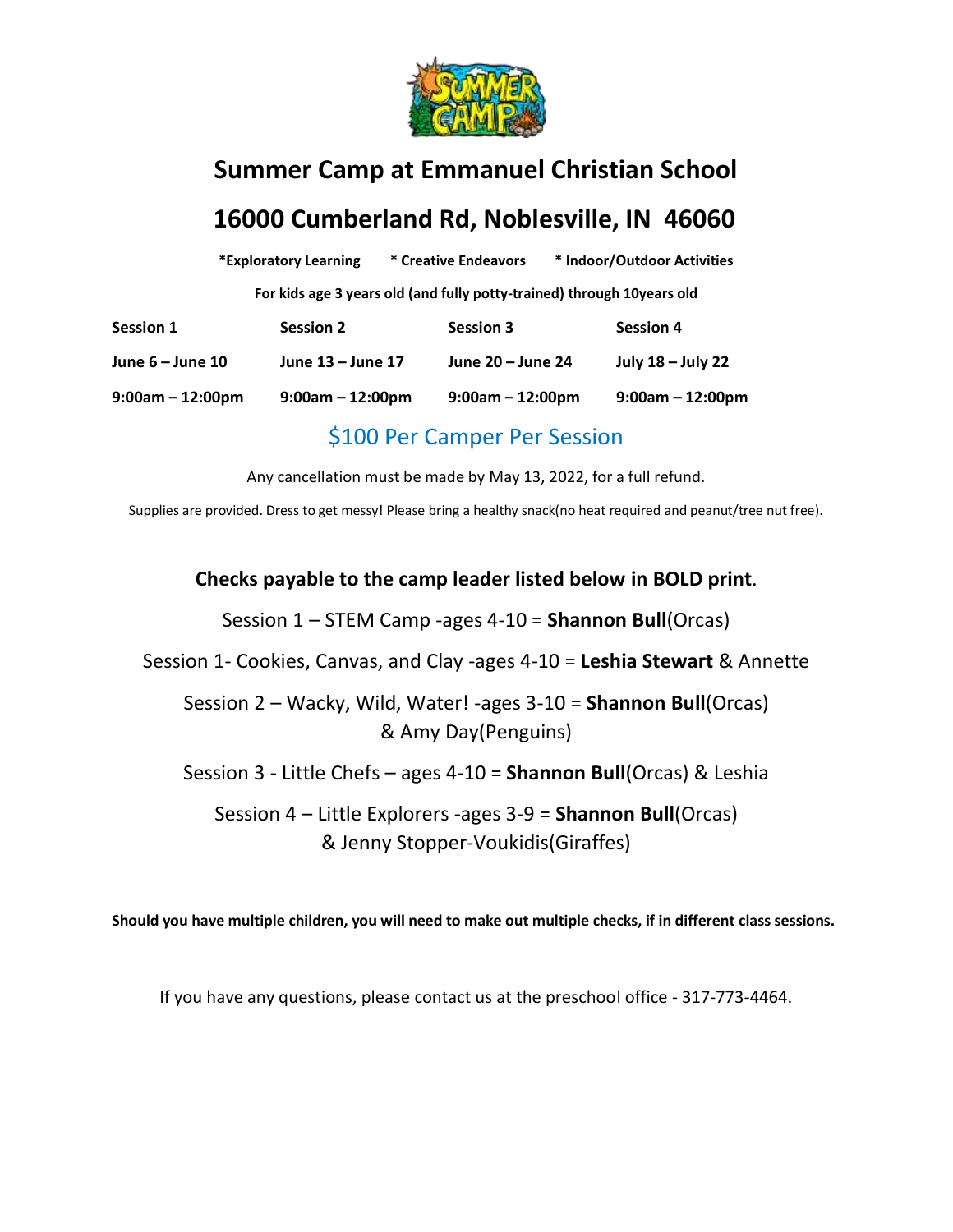

|                                                      | Please check the camp session in which you are registering:                                                                                                                                                                                                                             |  |  |
|------------------------------------------------------|-----------------------------------------------------------------------------------------------------------------------------------------------------------------------------------------------------------------------------------------------------------------------------------------|--|--|
|                                                      | Any cancellation must be made by May 13, 2022, for a full refund.                                                                                                                                                                                                                       |  |  |
|                                                      | Session 1: June 6-10 -STEM _________Session 1: June 6-10 - Cookies, Canvas, and Clay                                                                                                                                                                                                    |  |  |
|                                                      | Session 2: June 13-17- Wacky, Wild, Water _____Session 3: June 20-24 -Little Chefs                                                                                                                                                                                                      |  |  |
|                                                      | Session 4: July 18-22 – Little Explorers                                                                                                                                                                                                                                                |  |  |
|                                                      |                                                                                                                                                                                                                                                                                         |  |  |
|                                                      |                                                                                                                                                                                                                                                                                         |  |  |
|                                                      | Address: __________________________________City: _________________Zip: ___________                                                                                                                                                                                                      |  |  |
|                                                      |                                                                                                                                                                                                                                                                                         |  |  |
|                                                      |                                                                                                                                                                                                                                                                                         |  |  |
|                                                      |                                                                                                                                                                                                                                                                                         |  |  |
|                                                      |                                                                                                                                                                                                                                                                                         |  |  |
| doctor)<br>Persons Authorized to pick up your child: | (If so, we will need an Epi-Pen/Avi-Q left at the school with an allergy action plan signed by a                                                                                                                                                                                        |  |  |
|                                                      |                                                                                                                                                                                                                                                                                         |  |  |
|                                                      |                                                                                                                                                                                                                                                                                         |  |  |
|                                                      | Emergency Contact Information: In the event of illness or emergency, every effort will be made<br>to contact parents. However, if parents cannot be reached, please provide us with the names<br>and phone numbers of 2 adults who reside locally and can pick up your child from camp. |  |  |
|                                                      |                                                                                                                                                                                                                                                                                         |  |  |
|                                                      |                                                                                                                                                                                                                                                                                         |  |  |
|                                                      | Cell Phone: _____________________________Cell Phone: ___________________________                                                                                                                                                                                                        |  |  |
|                                                      |                                                                                                                                                                                                                                                                                         |  |  |
|                                                      |                                                                                                                                                                                                                                                                                         |  |  |